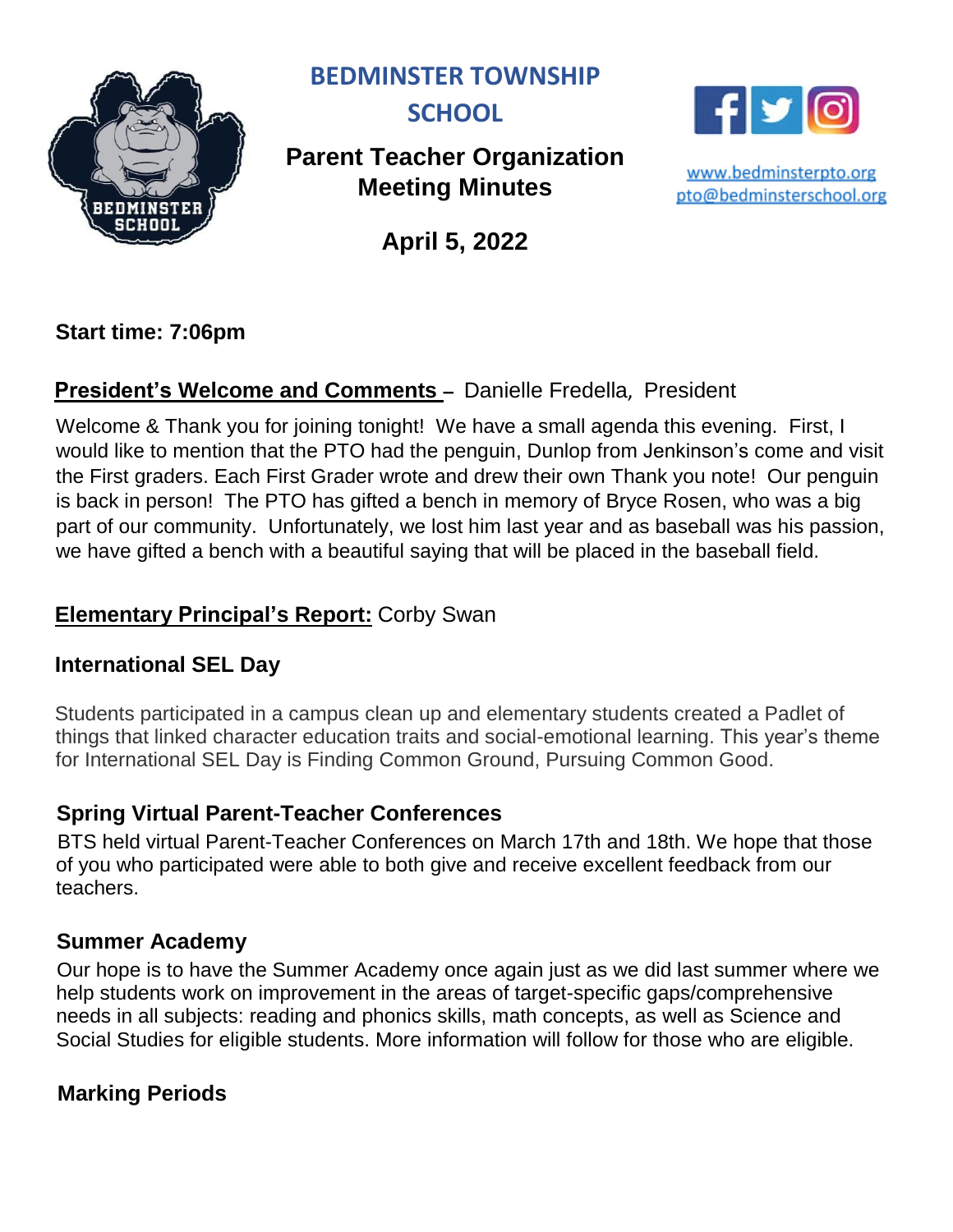Marking Period 3 ended on April 1, 2022, and we are now into Marking Period 4. The Genesis Parent Portal is closed at this time for grades. Grades will be available at 4:30 pm on Tuesday, April 12th, 2022.

#### **School Calendar**

Just a reminder that school will not be in session between Monday, April 11th through Monday, April 18th. School will resume on Tuesday, April 19th.

### **Thank you to the PTO for all that they do for our school community!**

### **Middle School Principal's Report:** Dr. Elizabeth Omegna

Thank you as always for your efforts!

Our report is that you all are AWESOME! I added in the April Newsletter all the PTO sponsored activities coming up along with our field trips, plus the bench, plus the teacher appreciation week, and the bulletin board and spring fling...you all do beautiful, soulful and meaningful work for which we are indebted to you!

Other thanks to our parent volunteers from Winter Fun Night! We had almost 200 of 250 or so students in MS attend and we got great feedback from the kiddos!

I am attaching my presentation for the website in case it is helpful for any/all families.

[Click here for slideshow](Supporting%20a%20Post-Covid%20School%20Environment.pdf)



**Teacher Representative** Patricia Leonti

Not present - nothing to report

**Board of Education Report** Suzie Stevinson

Nothing to report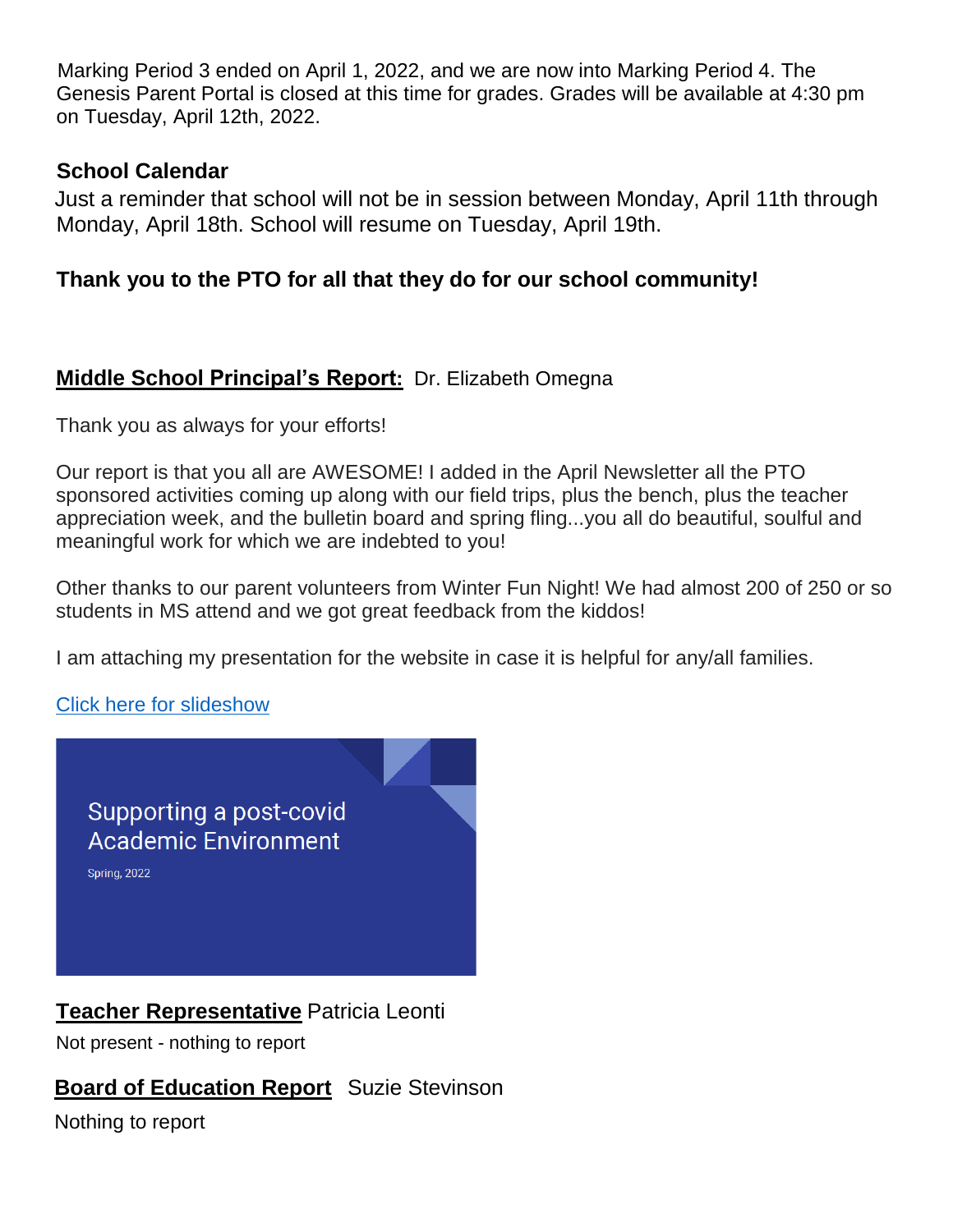## **Correspondence and Minutes** Marissa Nolfi, Secretary

All PTO Meeting Minutes Reports can be found on our websites & social media

Thank you from Mrs. Lovejoy for having the penguin visit. Each of the children also made and colored their own Thank you cards for the PTO which can be viewed on the PTO's website.

Motion to Approve March 2022 Minutes (Approvals cannot be from the PTO Board) First: Ramsey Melendez Second: Chemagne Kania

## **Treasurer's Report** Lisa Cohen, Treasurer

- Full Report is available on PTO website [www.bedminsterpto.org](http://www.bedminsterpto.org/)
- Inflows: \$13,232.31
- Amazon Smile: \$106.73
- Deposit: PTO Membership: \$15.00
- Spring Fling Advertisers: \$500.00
- Spring Fling Advertisers: \$1,400.00
- SF Donation: \$200.00
- Spring Fling Admissions: \$11,010.50
- Outflows: \$9,488.56
- PTO Donation In Memory of Bryce Rosen Park Bench: \$595.00
- Square Weebly (PTO Website): \$35.00
- Spring Fling- Trump National Golf Club: \$6,250.00
- Spring Fling Supplies: \$55.41
- Accountant (2021 PTO Tax Return): \$1,500.00
- Spring Fling cash Box withdrawal: \$500.00
- First Grade Grant-Jenkinsons Aquarium-Penguin Visit: \$525.00
- Spring Fling Supplies: \$28.15
- Main Account Balance: \$69,334.59
- 50/50 Raffle Account Balance: \$5,785.00
- Total Cash Available: \$75,119.59
- PTO will be collecting memberships via PayPal friends and family at btsptotreasury@gmail.com Lisa Cohen

# *New Business*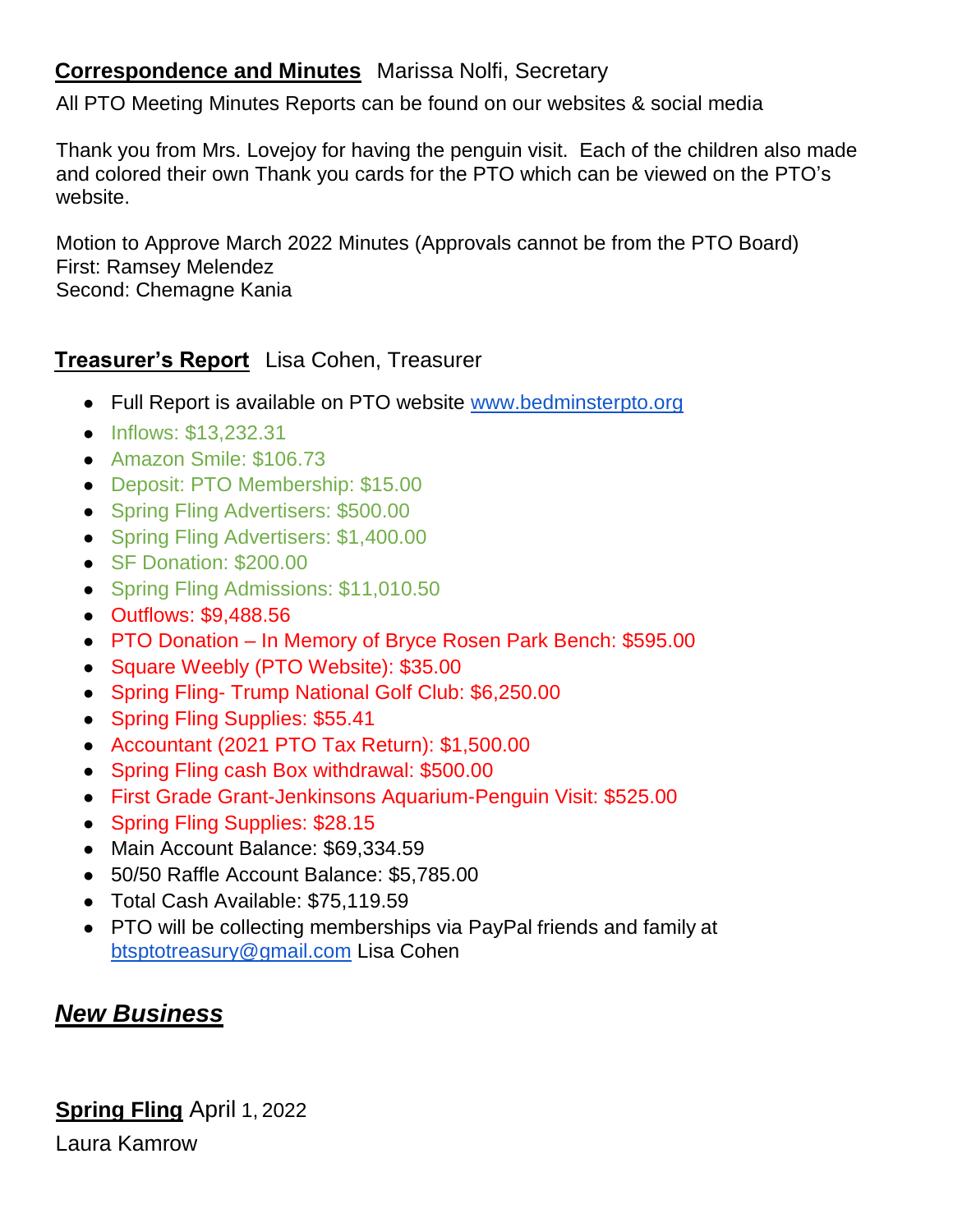Spring Fling was a success! Everyone in attendance had a nice evening.

184 attendees

12 Different Advertisers the night of the event

More than 160 different donors making 132 baskets, 44 silent auction items.

We sold 9,055 Basket Raffle tickets

We sold 1,157 of our 50/50 tickets, all of the winners were announced at the event and all were notified as well. Congratulations if you were a winner!

Based on all of those numbers and our preliminary counting, we are already at more than \$23,000 in profit. We still have money coming in from Silent Auction items that have not yet been picked up.

We are expected to be at \$24,000 in profit from the event.

Laura is still working on donor receipts as well as the reports that have to be out for the 50/50 & basket raffle. They will be out in the next month.

Great job to all who have worked so hard on putting this event together!

*PLEASE spread the word that in order to come back next year, we will need help in multiple positions of Spring Fling. Positions are available in all categories of the fundraiser. You may contact any Board Member to participate as little or as much as you want. Having the community step is vital in making the Spring Fling Fundraiser a success!*

We have a NEW Spring Fling email address: [BedminsterSpringFling@gmail.com](mailto:BedminsterSpringFling@gmail.com) Thank you to everyone who has been volunteering to help with our Fundraiser.

### **Sustainability & Wellness Committee:**

Marissa Nolfi

Sustainability: nothing new to report

#### Wellness Committee/Green Team:

Since our last meeting, the school celebrated SEL Day on March  $11<sup>th</sup>$ . Some of the students from the Green Team and Wellness teamed up with Mr. Swan to do an outdoor cleanup of our school & facilities.

The school celebrated Purple Day on Wellness Wednesday on March 16.

Tomorrow's Wellness Wednesday will be Black and White day, Staff may wear denim if they participate in the color of the day. Maschio's will match the color of the day by matching food to the day!

Students began prepping for Earth Day which is April 22<sup>nd</sup>.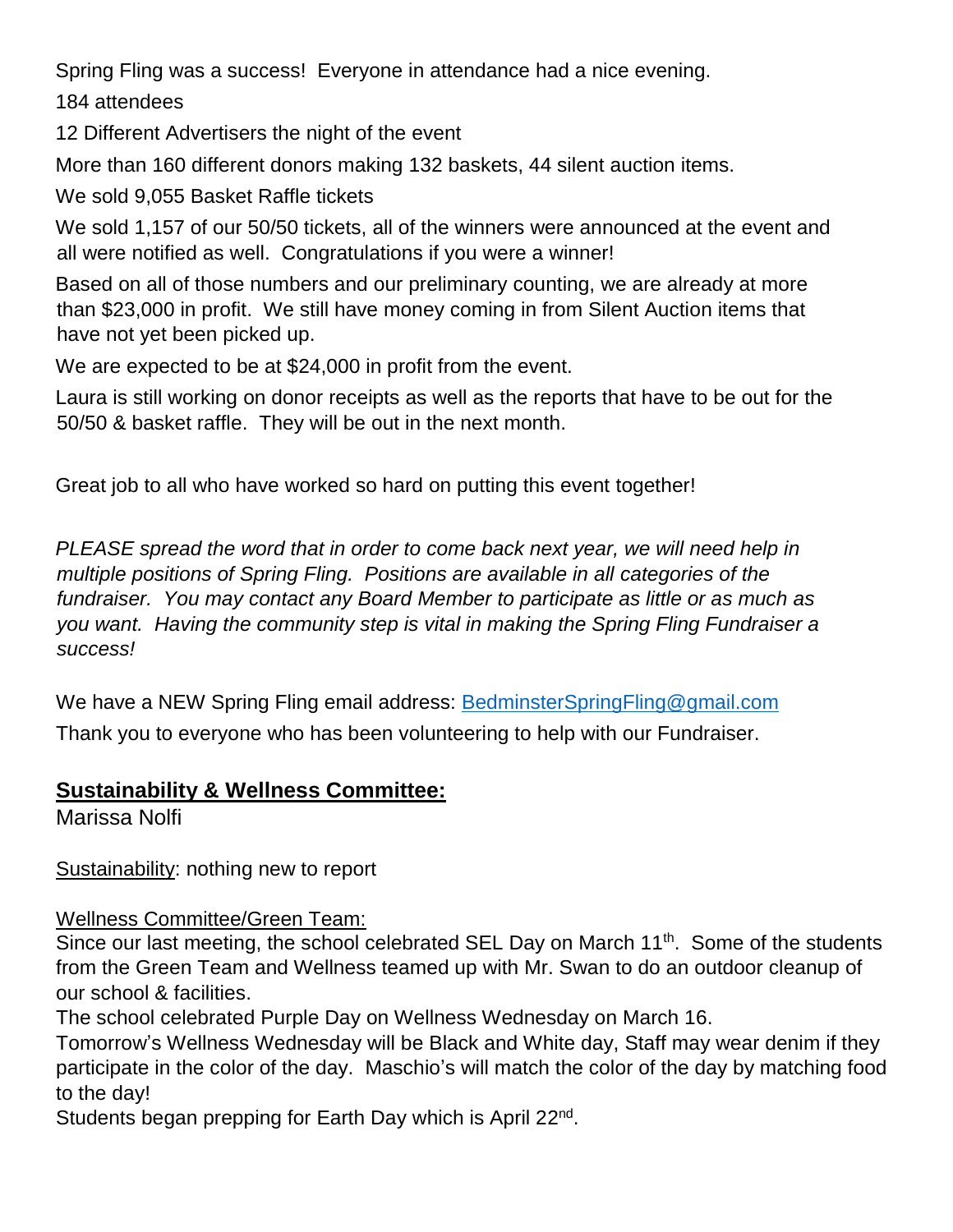Added by Dr. O: Dr. O covered in the elementary lunchroom one day this week and would like to give the kids a huge shoutout. "The kids sometimes have extra food that they don't want or don't need and they're happy to give this away. Every Thursday of each week 4 8<sup>th</sup> Grade Boys take all of the donations to the Somerset Food Bank and they take 3-4 shopping bags of things like fruitcups, milk, cheesticks, etc. This is a really nice way of how our kids can be mindful of others. I want to give them a HUGE shoutout because it was a bunch of kids at the elementary school level and the Wellness Team and the Middle Schoolers decided they are right, let's help them out. Lots of teamwork and Leadership. It was really great to watch this happen. A great community project!"

### **Board Elections:**

Elections for the Executive Board for the 2022/2023 has been voted on virtually at the April  $5<sup>th</sup>$ PTO Meeting. These individuals will fulfill their roles on July 1<sup>st</sup>. \*Each position except for treasurer can have a dual role/co participants. All 4 positions are open and have volunteers.

The New Executive PTO Board has been voted upon as following:

 Marissa Nolfi – President Greg & Chemagne Kania – Vice President Danielle Fredella – Secretary Jessica Pascale – Treasurer

### **PR/Social**

Ramsey Melendez

Pictures of the penguin cards will be posted to social media and the website for all to see! I did have a parent volunteer to shadow me next year to eventually take over social media and the website for the PTO. She is extremely qualified and we are going to have more information about that at next months meeting.

All of our SF Advertisers have been scheduled on social media. Depending on their chosen level of advertising that their business chose. Some get mentioned on our social media or sponsored on our website or our newsletter. There will be approximately one advertisers per week between now and August. We have 12 advertisers altogether. Our Spring Fling website page on the PTO website has been updated with all of the donors, both families and businesses. All of the advertisers that chose a higher level get a link to their business website on our website so that has been all set up as well.

As a previous PTO Board Member, I know how much goes into planning a Spring Fling. It takes months to plan an event of this level. I'd like to Thank you all, Laura, the volunteers and the Board Members for bringing it back and making it amazing after a two year hiatus.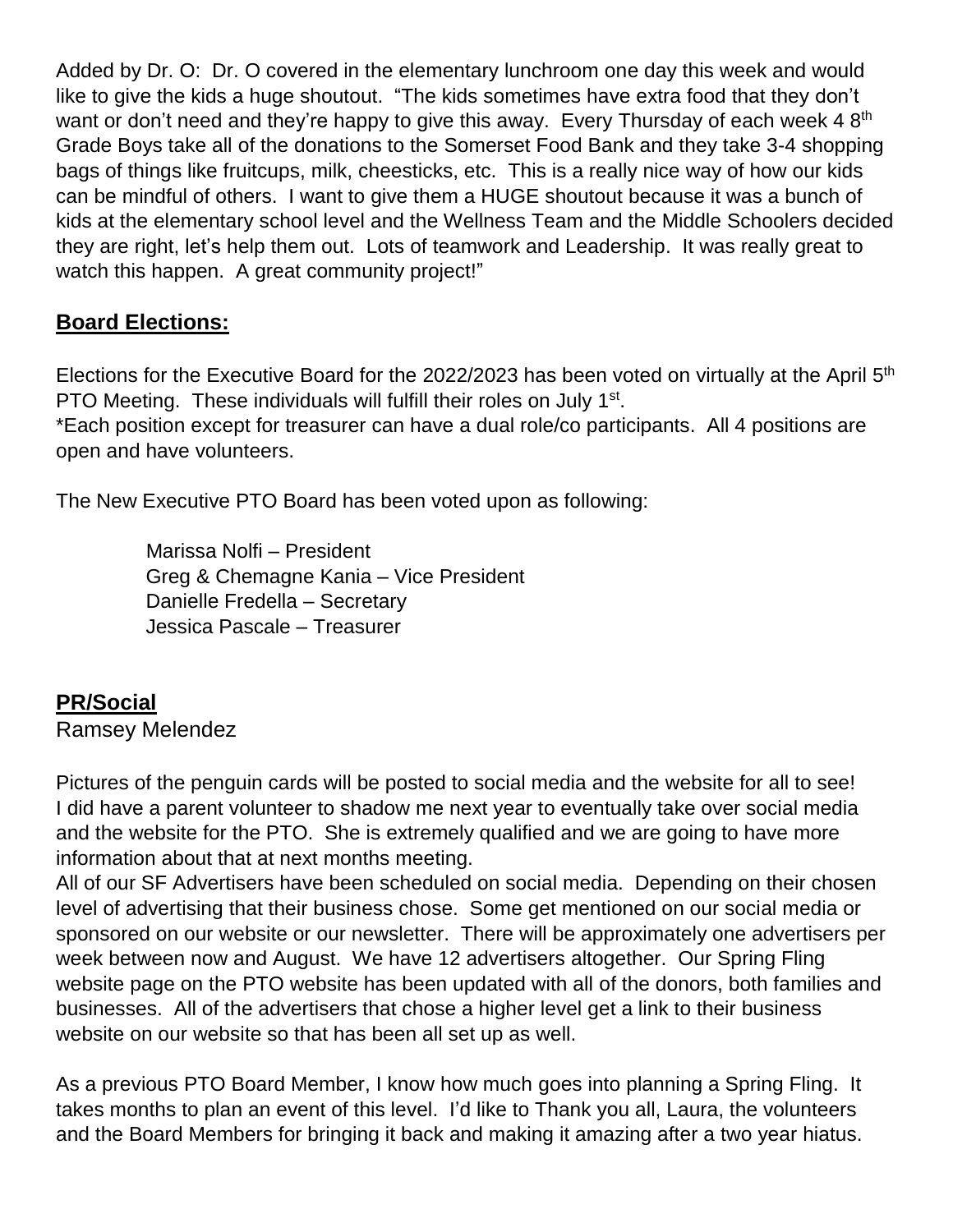[www.bedminsterpto.org](http://www.bedminsterpto.org/)

Facebook: [Bedminster Twp School PTO Facebook Page](https://www.facebook.com/search/top?q=bedminster%20township%20school%20pto) Instagram: [Bedminster PTO \(@bedminsterpto\) • Instagram photos and videos](https://www.instagram.com/bedminsterpto/) Twitter: [BedminsterPTO \(@BedminsterPTO\) / Twitter](https://twitter.com/BedminsterPTO)

If you need any information such as PayPal, Spirit Wear information, Spring Fling Information, etc - All of this including links and QR codes will be found on our PTO website as well as Facebook and Instagram*.*

*Don't forget to invite your friends & Family to like our social media pages so they can follow our Spring Fling information and other community event information as well.* 

**\*Public Questions & Comments:** 

**This portion will be held to a 15-minute limit. We politely ask that each speaker limit his or her time to 5 minutes for comments and/or questions in regard to any agenda point or any other topic related to the PTO. If any written documents are to be given to the PTO Executive Board, please email them to the Board Secretary, 2 days in advance of the meeting date. [pto@bedminsterschool.org](mailto:pto@bedminsterschool.org)**

## *\*Old Business*

#### **PTO Membership: Donations are always welcome!**

Executive Board

- \$15 per Family
- Memberships fees will be collected virtually through PayPal friends & family using the email btsptotreasury@gmail.com
- Forms can also be found on our website.

### **CardMyYard**

Danielle Fredella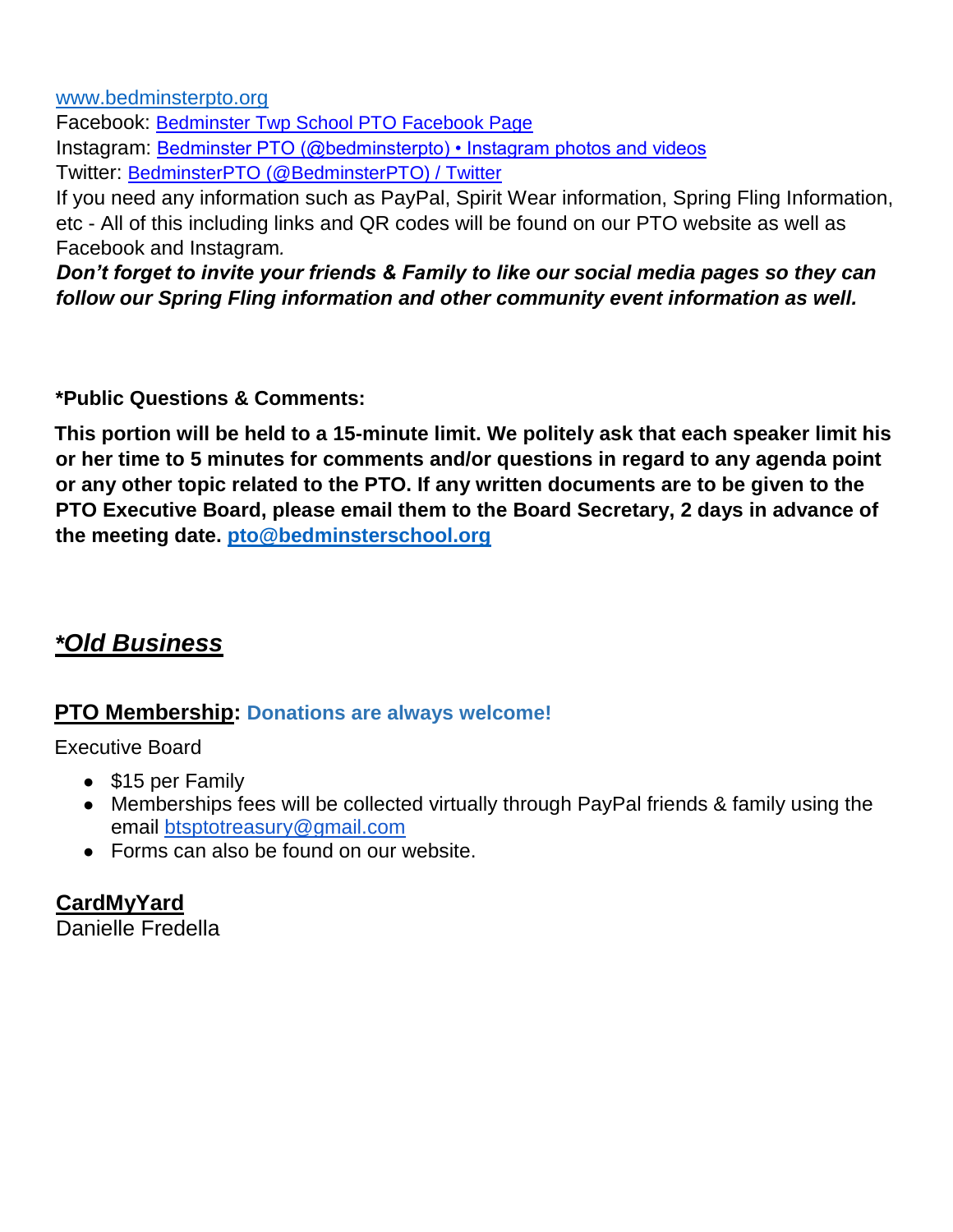# **Ongoing Committees**

**PTO Meeting Schedule:** (All meeting will be conducted virtually until further notice)

- **May 10, 2022**
- **June 14, 2022**

### **Assemblies**

Sonia Marto

Brainwash will be back in June to end the year Penguin will be here in March for 1<sup>st</sup> Grade. Middle School assembly tbd for Middle School in May

## **Bulletin Boards**

Danielle Fredella and Marissa Nolfi

Hope you were able to catch a glimpse of them. Pictures are posted on social media for those who have not been in the building.

**Bedminster Charities Fall Fest** (Not on the Agenda needs to be addressed)

Stephanie Zultanky

Volunteers are needed! Looking to form a new group to chair this event with Stephanie. There is a meeting coming up, information to follow.

Fall Fest has not taken place in two years now, there has been a lot of internal struggle with the Bedminster Charities Organization.

Bedminster Charities is an organization of the seven different charities within Bedminster. PTO is one of them. Any money raised gets divided among the 7 charities. When Fall Fest originally started as an event, the Township held the event until Bedminster Charities had taken it over. Because of the internal struggle to get participation, the Township is going to be taking it over again and holding the event. There may still need to be a final vote on this, however this is the way it is leaning. Each Representative from the Charity will have to speak with their board and decide which event we will be running to raise money for the Charity ie: 50/50, Food Trucks, Beer tents, etc. More details will be available in the coming months, please stay tuned.

Lastly, volunteers are needed to be on the Board of the Bedminster Charities.

If you have any interest in joining, please reach out to Stephanie who can direct you properly.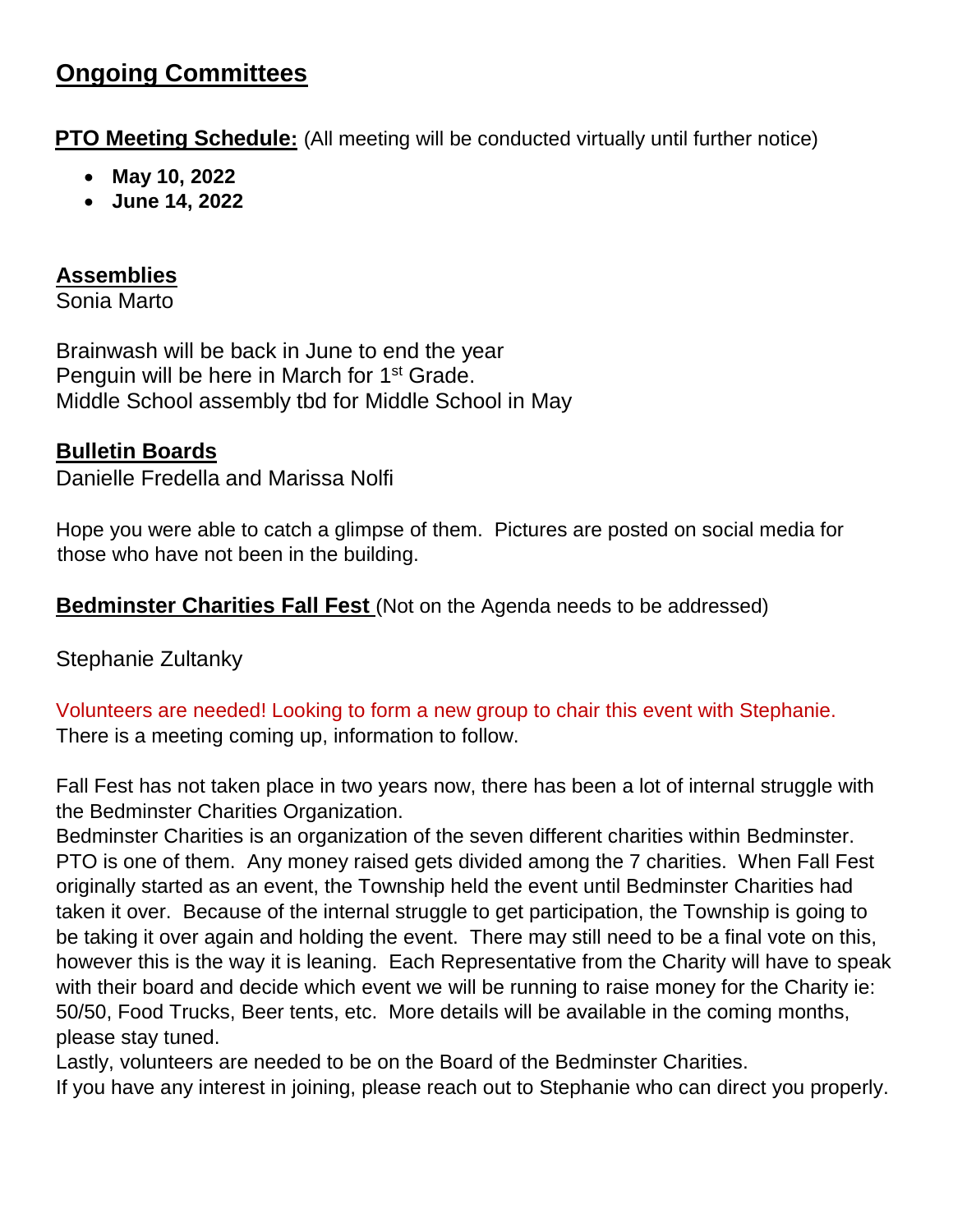## **Donations & Corporate Matching**

Executive Board

Still going on, reach out if your company has a match program.

#### **Helping Hands**

Suzie Stevinson

#### **Homeroom Parents**

Ramsey Melendez

Click here for more information: [Homeroom Parent](http://www.bedminsterpto.org/homeroom-parent.html) 

Thank you for forwarding all the emails you receive, as previously mentioned, HRP is the main bridge between the PTO and the Parents. That is where they can get the most information. It is imperative that these emails go out.

Thank you to all of our HRP volunteers!

#### **Spirit Wear**

Jessica Pascale and Melissa Kircher

**8 th Grade** To be announced

#### **\*Public Questions & Comments:**

**This portion will be held to a 15-minute limit. We politely ask that each speaker limit his or her time to 5 minutes for comments and/or questions in regard to any agenda point or any other topic related to the PTO. If any written documents are to be given to the PTO Executive Board, please email them to the Board Secretary, 2 days in advance of the meeting date. [pto@bedminsterschool.org](mailto:pto@bedminsterschool.org)**

**Closing Notes:** Danielle Fredella**,** PTO President

Wishing you all a Fabulous Spring Break!